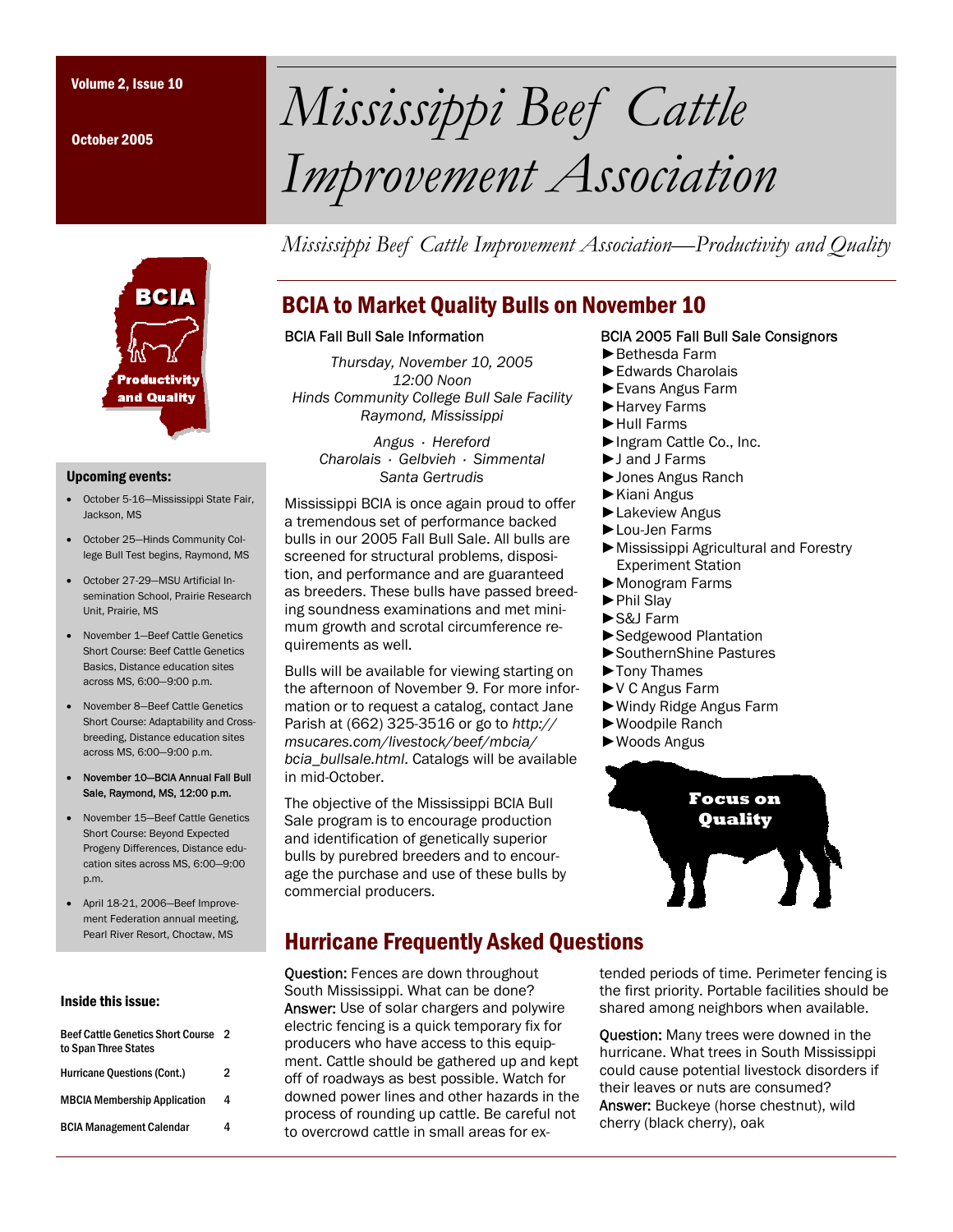

Mississippi, Louisiana, and Alabama are teaming up for the November genetics short course

## Beef Cattle Genetics Short Course to Span Three States

The Mississippi Beef Cattle Improvement Association is working with the Mississippi State University Extension Service in cooperation with Louisiana State University and Auburn University to conduct a Beef Cattle Genetics Short Course for beef producers in November. This short course will be held from 6:00 p.m. to 9:00 p.m. on three consecutive Tuesday nights. It will be broadcast over interactive video from Mississippi State University to distance education sites throughout Mississippi, Louisiana, and Alabama on November 1, 8, and 15, 2005.

Leading beef cattle geneticists from six states will present and answer producer questions during the short course. Call Animal and Dairy Sciences Extension at 662- 325-3516 or contact your local Extension office for a list of distance education sites and registration information. The registration fee is \$15 per person and is due by October 17, 2005. Registration information is also available online at *http://msucares. com/livestock/beef*.

Speakers and Topics

#### *Beef Cattle Genetics Basics Tuesday, November 1, 2005 6:00 p.m. to 9:00 p.m.*

Beef Genetics and Measurement Basics Lisa Kriese-Anderson, Auburn University

Expected Progeny Differences and Indexes Scott Greiner, Virginia Tech University

#### *Adaptability and Crossbreeding Tuesday, November 8, 2005 6:00 p.m. to 9:00 p.m.*

Selecting Cattle for the Environment Don Franke, Louisiana State University

Heterosis/ Crossbreeding Systems Tom Field, Colorado State University

#### *Beyond Expected Progeny Differences Tuesday, November 15, 2005 6:00 p.m. to 9:00 p.m.*

Custom Sire Ranking Excel Program Daryl Strohbehn, Iowa State University

Technology in Beef Cattle Breeding Dan Moser, Kansas State University

|                                                                                   | Beef Cattle Genetics Short Course - Registration Form                                                         |
|-----------------------------------------------------------------------------------|---------------------------------------------------------------------------------------------------------------|
|                                                                                   | Phone: __________                                                                                             |
| Address: _______                                                                  |                                                                                                               |
| Number attending: ________                                                        | <b>Registration fee enclosed: \$</b> _________ (\$15 per person)                                              |
| *Preferred Site:                                                                  |                                                                                                               |
| Registration deadline: October 17, 2005                                           |                                                                                                               |
| Beef Genetics Short Course - Mississippi<br>Box 9815, Mississippi State, MS 39762 | Please make checks payable to Beef Genetics Short Course and send along with this registration form to:       |
| Extension office or contact:                                                      | *For information on participating distance education sites or other short course questions contact your local |
| E-mail: bmckinley@ads.msstate.edu / jparish@ads.msstate.edu                       | Blair McKinley / Jane Parish Phone: (662) 325-3691 / (662) 325-7466                                           |

*"Leading beef cattle geneticists from six states will present and answer producer questions during the short course…"* 

# Hurricane Questions (Cont.)

Question: Cattle are roaming together freerange due to fencing problems. What are the potential impacts of unwanted commingling of cattle?

Answer: Unwanted commingling of cattle can create herd health and breeding issues. Make notes of commingling situations, and separate cattle once necessary facilities

and/or fencing issues are resolved. Electric fencing with solar chargers is a rapid, temporary solution for separating cattle where permanent fencing is down and electricity is unavailable. It is important to resume a herd health program in consultation with a veterinarian to address possible disease concerns.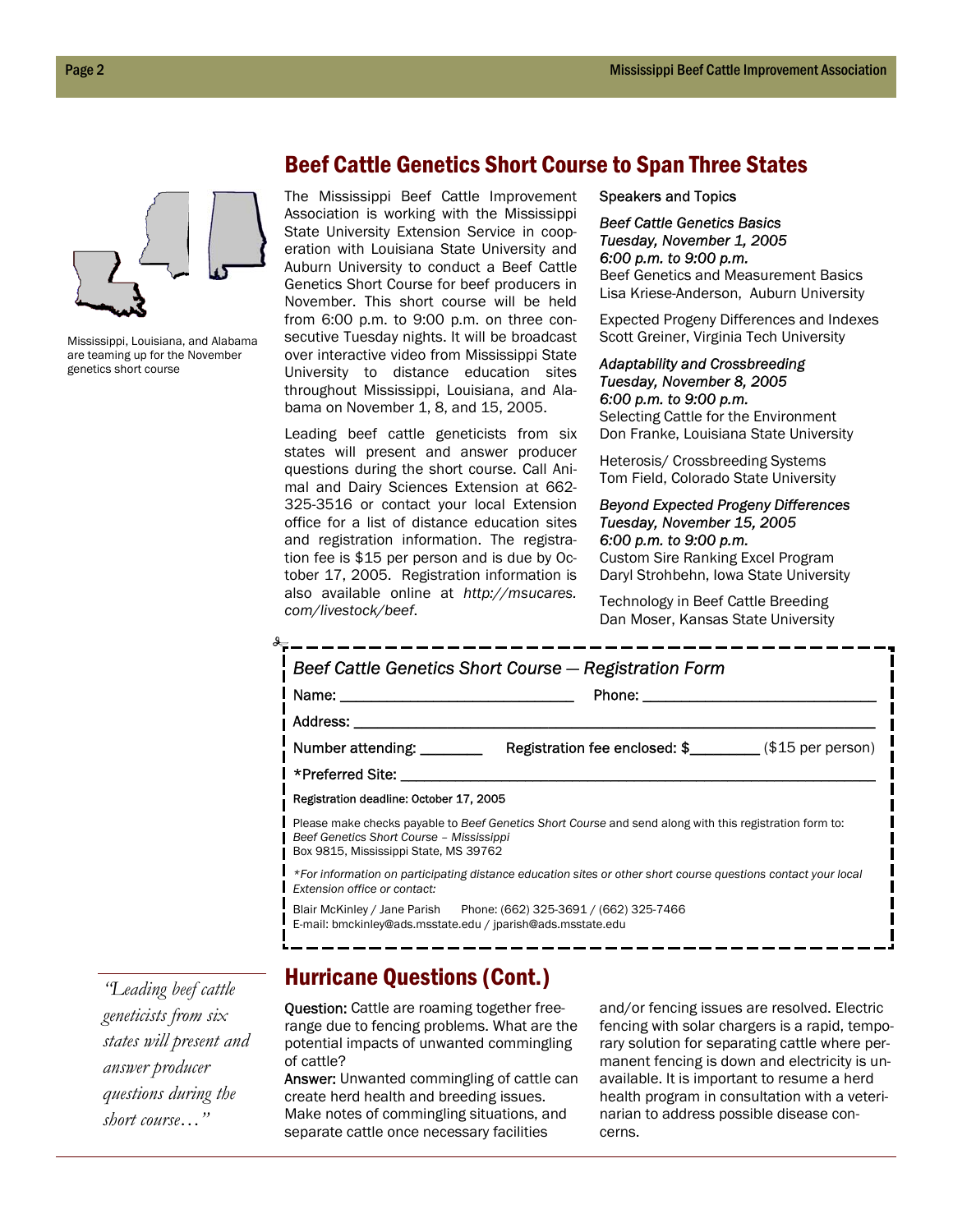## Hurricane Questions (Cont.)

Question: Salt water washed over pastures and ponds as a result of Hurricane Katrina. What concerns does this create for livestock?

Answer: Cattle must have adequate supplies of fresh water to survive. Water consumption needs are particularly high during periods of hot or warm temperatures. Providing fresh water is the first priority. Use water tanks, and solicit assistance from neighbors and local fire departments for immediate water needs. Forages contaminated by salt water may be unpalatable to livestock. Be sure to provide livestock with another source of forage or feed until pastures are cleansed by rains or otherwise. In addition, salt water contamination of soils or water standing on pastures or hayfields for extended periods of time may result in stand losses and render soils unproductive for acceptable forage growth. Bermudagrass and bahiagrass are fairly tolerant of high salinity. Overseeding cool-season species may be problematic if salinity is still present during seeding as these forage species are less tolerant of high soil salinity levels.

**Question:** Salt water washed over pastures and ponds as a result of Hurricane Katrina. Will applying gypsum to pastures contaminated by salt be effective in improving soil conditions for forage growth?

Answer: This works. When soils contain a lot of salt, e.g., after a hurricane, the sodium ions bind to the soil particles which impedes drainage (even in sandy soils) and stops the roots from getting down into the soil (sodium ions are big). Gypsum displaces these sodium ions and allows them to leach from the soil thereby removing the salt. Drainage will improve and root development will be better.

**Question:** Feed supplies are storm damaged, and available feed does not necessarily match what cattle are accustomed to consuming in terms of ingredients and/or nutritional value. How should this situation be handled?

Answer: Beware of feeding moldy or otherwise unsafe feeds to livestock. Make sure that feed is not contaminated by chemicals as a result of the storm. Abruptly changing cattle diets can result in bloat or other nutritional disorders that threaten livestock health. Attempt to slowly shift animals onto

new diets by increasing the amount of the new diet offered to animals in 0.5 to 1 lbs. increments over several weeks. Watch cattle closely for signs of distress, and make sure that plenty of forage or other roughage is available to them along with free-choice quality mineral supplements and clean water. Young, growing animals may be most susceptible to nutritional disturbances.

Question: Winds from Hurricane Katrina destroyed the protective wrapping on baleage. What can be done with the baleage? Answer: Baleage exposed to the elements will spoil rapidly if not fed immediately to livestock. Uncovered baleage is most likely a loss unless it can be rewrapped or placed in a sealed bunker rapidly.

Question: Many oak leaves and acorns are down in hayfields due to Hurricane Katrina. Is this a problem for cattle consuming the hay?

Answer: Winds from Katrina left oak twigs with acorns attached scattered across many hay fields. Cattle would need to consume a considerable amount over several days to create a toxic condition. There are likely not enough acorns in the hay to create a problem. Many acorns will sift out during hay raking and baling as well. Typically, acorn poisoning is not seen until late fall or early winter. In most cases grazing cattle with a good supply of forage and or hay will not eat acorns. However, this is an unusual situation. Cattle should be checked on a regular basis. Also be sure to keep water tanks as free of debris as possible.

**Question:** The lack of electricity from the hurricane resulted in a loss of refrigeration for many cattle vaccines. Can they still be used? Answer: Most vaccines have a very limited shelf life when left unrefrigerated. This means that they will not be effective in boosting cattle immunity when administered. Carefully read product labels, and discard unused product as appropriate.

Up to date livestock-related hurricane relief and recovery information is online at *http:// msucares.com/livestock/beef/hurricane. html*. This website contains public service announcements, contact information for livestock assistance, livestock disaster publications, and relevant press releases.

## You can help!

Anyone wishing to make tax-deductible contributions to the relief efforts for affected cattlemen can send them marked "Katrina Relief" to: Mississippi Cattlemen's Foundation, 680 Monroe St., Jackson, MS 39202.



Fencing supplies and repair assistance are needed by many Mississippi producers